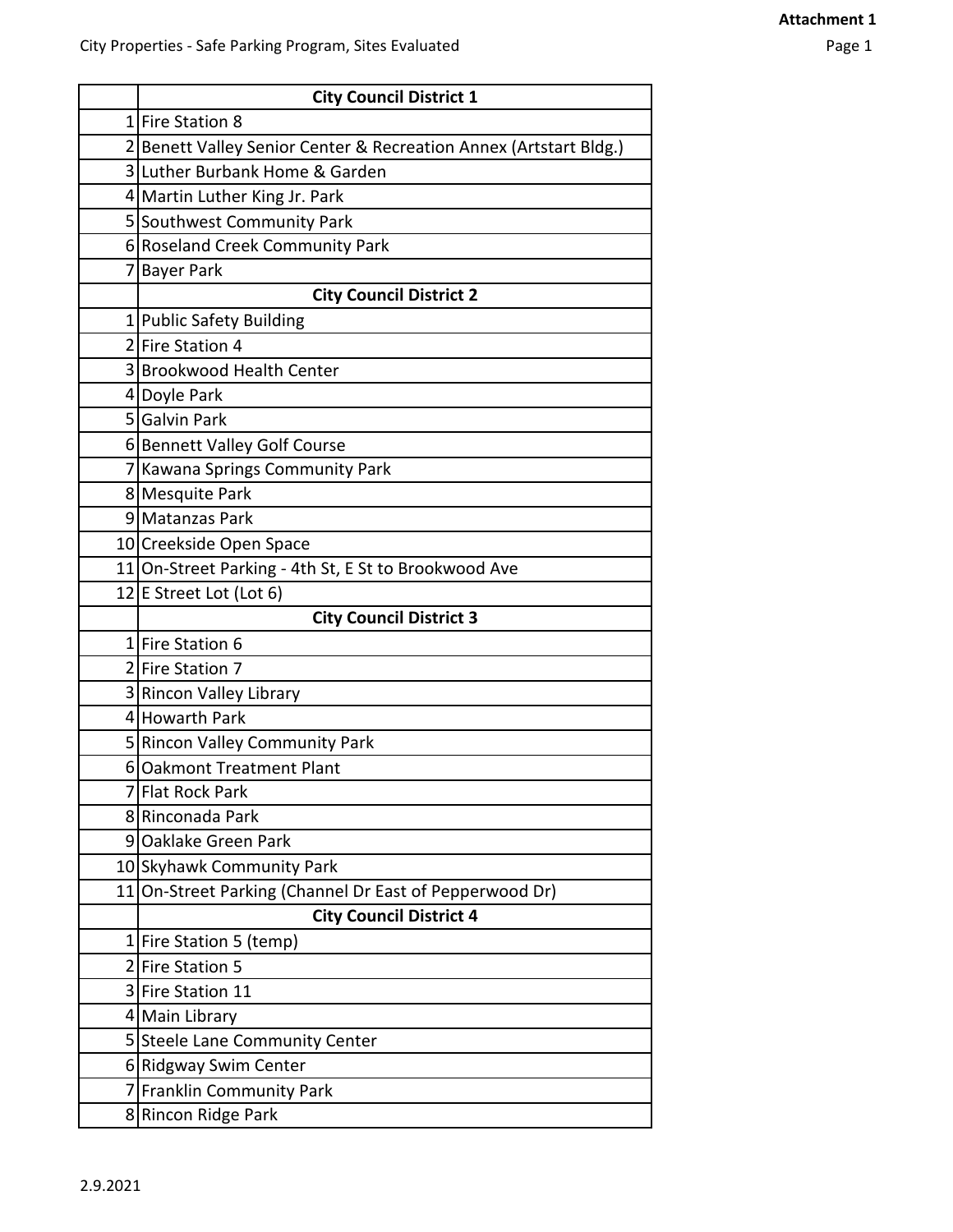|                | 9 Hidden Valley Park                                   |
|----------------|--------------------------------------------------------|
|                | 10 Nagasawa Community Park                             |
|                | 11 Frances Nielsen Ranch Park                          |
|                | 12 Steele Lane Park                                    |
|                | 13 Fremont Park                                        |
|                | 14 5th Street Garage (Garage 3)                        |
|                | 15 7th and Mendocino Lot (Lot 4)                       |
|                | 16 5th and D Street Lot (Lot 10)                       |
|                | <b>City Council District 5</b>                         |
|                | 1 City Hall                                            |
|                | 2 City Hall Annex                                      |
|                | 3 Northwest Library                                    |
|                | 4 Museum                                               |
|                | 5 952 Sonoma Ave                                       |
|                | 6 Chamber Building-637 1st St                          |
| 7 <sup>1</sup> | West America Building-655 1st St                       |
|                | 8 Northwest Community Park                             |
|                | 9Julliard Park                                         |
|                | 10 Finley Park                                         |
| 11             | Finley Park Community & Acquatics Center               |
|                | 12 Finley Park Senior Wing                             |
|                | 13 Railroad Depot & Park                               |
|                | 14 Deturk Round Barn                                   |
|                | 15 Olive Park                                          |
|                | 16 4Cs Day Care                                        |
|                | 17 Church of One Tree                                  |
|                | 18 Finali Park                                         |
|                | 19 Jennings Park                                       |
|                | 20 Brendon Park                                        |
|                | 21 Westgate Park                                       |
|                | 22 Demeo Park                                          |
|                | 23 Jacobs Park                                         |
|                | 24 On-Street Parking (1st St, between SR Ave and D St) |
|                | 25 7th Street Garage (Garage 1)                        |
|                | 26 3rd Street Garage (Garage 5)                        |
|                | 27 D Street Garage (Garage 9)                          |
|                | 28 1st Street Garage (Garage 12)                       |
|                | 29 Ross and B Lot (Lot 2)                              |
|                | 30 2nd and E Street Lot (Lot 7)                        |
|                | 31 5th and B Street Lot (Lot 11)                       |
|                | 32 3rd and Morgan Lot (Lot 13)                         |